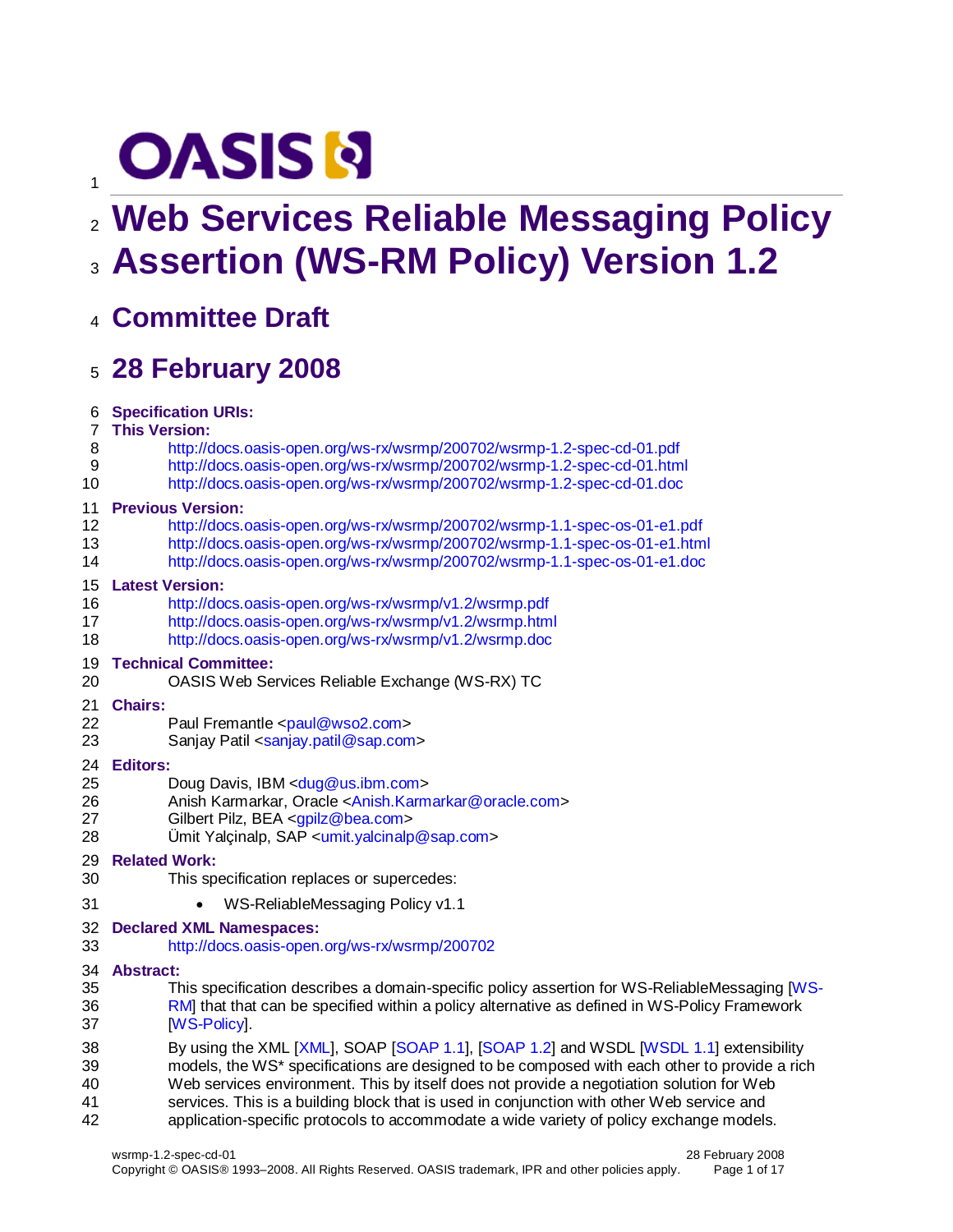#### 43 **Status:**

44 This document was last revised or approved by the WS-RX Technical Committee on the above 45 date. The level of approval is also listed above. Check the "Latest Version" or "Latest Approved 46 Version" location noted above for possible later revisions of this document.

47 Technical Committee members should send comments on this specification to the Technical<br>48 Committee's email list. Others should send comments to the Technical Committee by using the Committee's email list. Others should send comments to the Technical Committee by using the 49 "Send A Comment" button on the Technical Committee's web page at [http://www.oasis-](http://www.oasis-open.org/committees/ws-rx/)

50 [open.org/committees/ws-rx/.](http://www.oasis-open.org/committees/ws-rx/)

51 For information on whether any patents have been disclosed that may be essential to<br>52 implementing this specification, and any offers of patent licensing terms, please refer to 52 implementing this specification, and any offers of patent licensing terms, please refer to the<br>53 Intellectual Property Rights section of the Technical Committee web page (http://www.oasis-Intellectual Property Rights section of the Technical Committee web page [\(http://www.oasis-](http://www.oasis-open.org/committees/ws-rx/ipr.php)54 [open.org/committees/ws-rx/ipr.php\)](http://www.oasis-open.org/committees/ws-rx/ipr.php).

55 The non-normative errata page for this specification is located at [http://www.oasis-](http://www.oasis-open.org/committees/ws-rx/)56 [open.org/committees/ws-rx/.](http://www.oasis-open.org/committees/ws-rx/)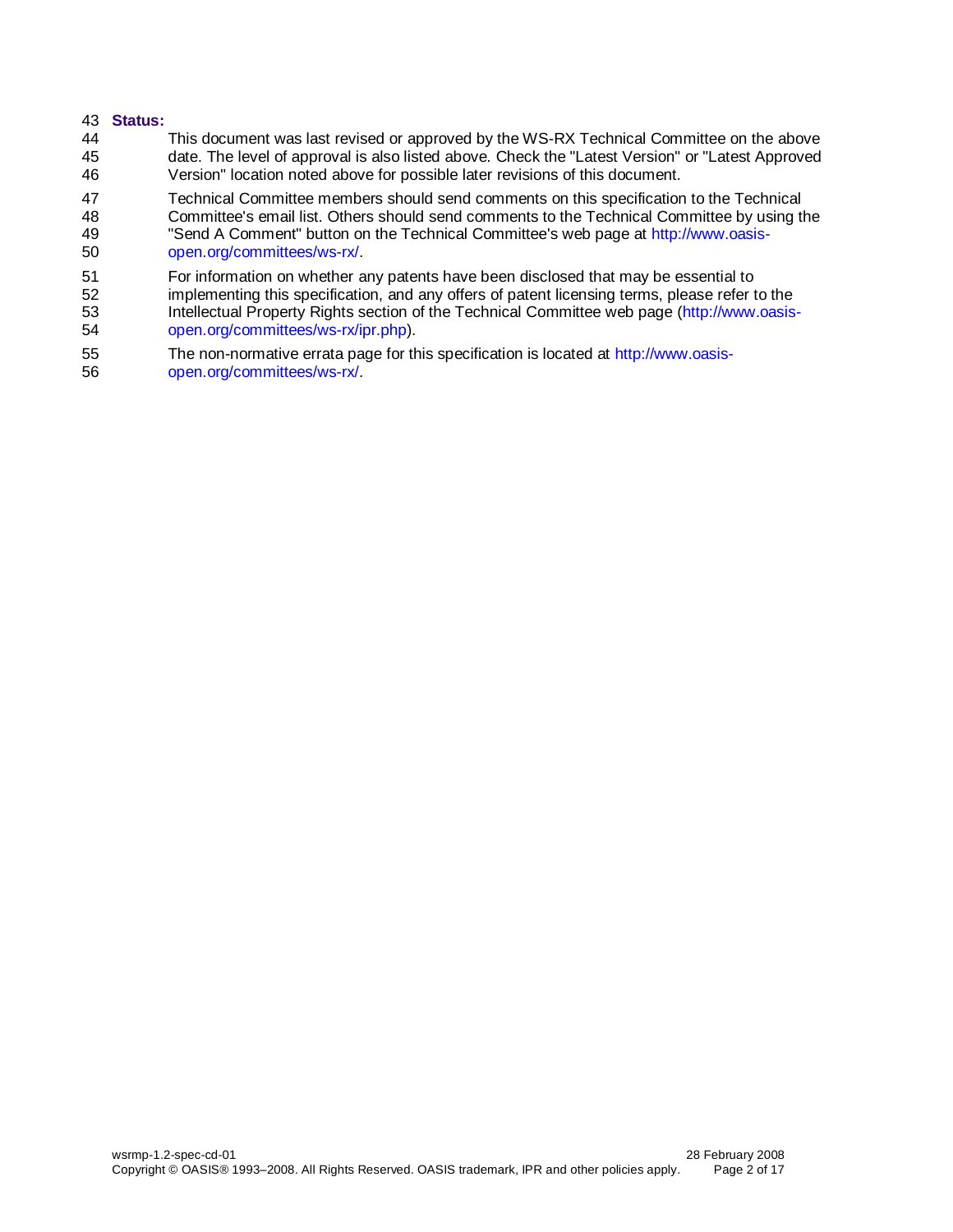# **Notices**

Copyright © OASIS® 1993–2007. All Rights Reserved. OASIS trademark, IPR and other policies apply.

 All capitalized terms in the following text have the meanings assigned to them in the OASIS Intellectual Property Rights Policy (the "OASIS IPR Policy"). The full Policy may be found at the OASIS website.

This document and translations of it may be copied and furnished to others, and derivative works that

comment on or otherwise explain it or assist in its implementation may be prepared, copied, published, and

distributed, in whole or in part, without restriction of any kind, provided that the above copyright notice and

this section are included on all such copies and derivative works. However, this document itself may not be

modified in any way, including by removing the copyright notice or references to OASIS, except as needed

 for the purpose of developing any document or deliverable produced by an OASIS Technical Committee (in which case the rules applicable to copyrights, as set forth in the OASIS IPR Policy, must be followed) or

as required to translate it into languages other than English.

 The limited permissions granted above are perpetual and will not be revoked by OASIS or its successors or assigns.

This document and the information contained herein is provided on an "AS IS" basis and OASIS

DISCLAIMS ALL WARRANTIES, EXPRESS OR IMPLIED, INCLUDING BUT NOT LIMITED TO ANY

WARRANTY THAT THE USE OF THE INFORMATION HEREIN WILL NOT INFRINGE ANY

OWNERSHIP RIGHTS OR ANY IMPLIED WARRANTIES OF MERCHANTABILITY OR FITNESS FOR A

PARTICULAR PURPOSE.

OASIS requests that any OASIS Party or any other party that believes it has patent claims that would

necessarily be infringed by implementations of this OASIS Committee Specification or OASIS Standard, to

- notify OASIS TC Administrator and provide an indication of its willingness to grant patent licenses to such
- patent claims in a manner consistent with the IPR Mode of the OASIS Technical Committee that produced

this specification.

OASIS invites any party to contact the OASIS TC Administrator if it is aware of a claim of ownership of any

patent claims that would necessarily be infringed by implementations of this specification by a patent

holder that is not willing to provide a license to such patent claims in a manner consistent with the IPR

Mode of the OASIS Technical Committee that produced this specification. OASIS may include such claims

on its website, but disclaims any obligation to do so.

OASIS takes no position regarding the validity or scope of any intellectual property or other rights that

might be claimed to pertain to the implementation or use of the technology described in this document or

- 88 the extent to which any license under such rights might or might not be available; neither does it represent
- that it has made any effort to identify any such rights. Information on OASIS' procedures with respect to
- rights in any document or deliverable produced by an OASIS Technical Committee can be found on the

OASIS website. Copies of claims of rights made available for publication and any assurances of licenses

to be made available, or the result of an attempt made to obtain a general license or permission for the use

of such proprietary rights by implementers or users of this OASIS Committee Specification or OASIS

Standard, can be obtained from the OASIS TC Administrator. OASIS makes no representation that any

information or list of intellectual property rights will at any time be complete, or that any claims in such list

- are, in fact, Essential Claims.
- The name "OASIS", WS-ReliableMessaging Policy, WS-ReliableMessaging, WSRMP, WSRM, WS-RX are
- trademarks of [OASIS,](http://www.oasis-open.org/) the owner and developer of this specification, and should be used only to refer to
- the organization and its official outputs. OASIS welcomes reference to, and implementation and use of,
- specifications, while reserving the right to enforce its marks against misleading uses. Please see
- <http://www.oasis-open.org/who/trademark.php> for above guidance.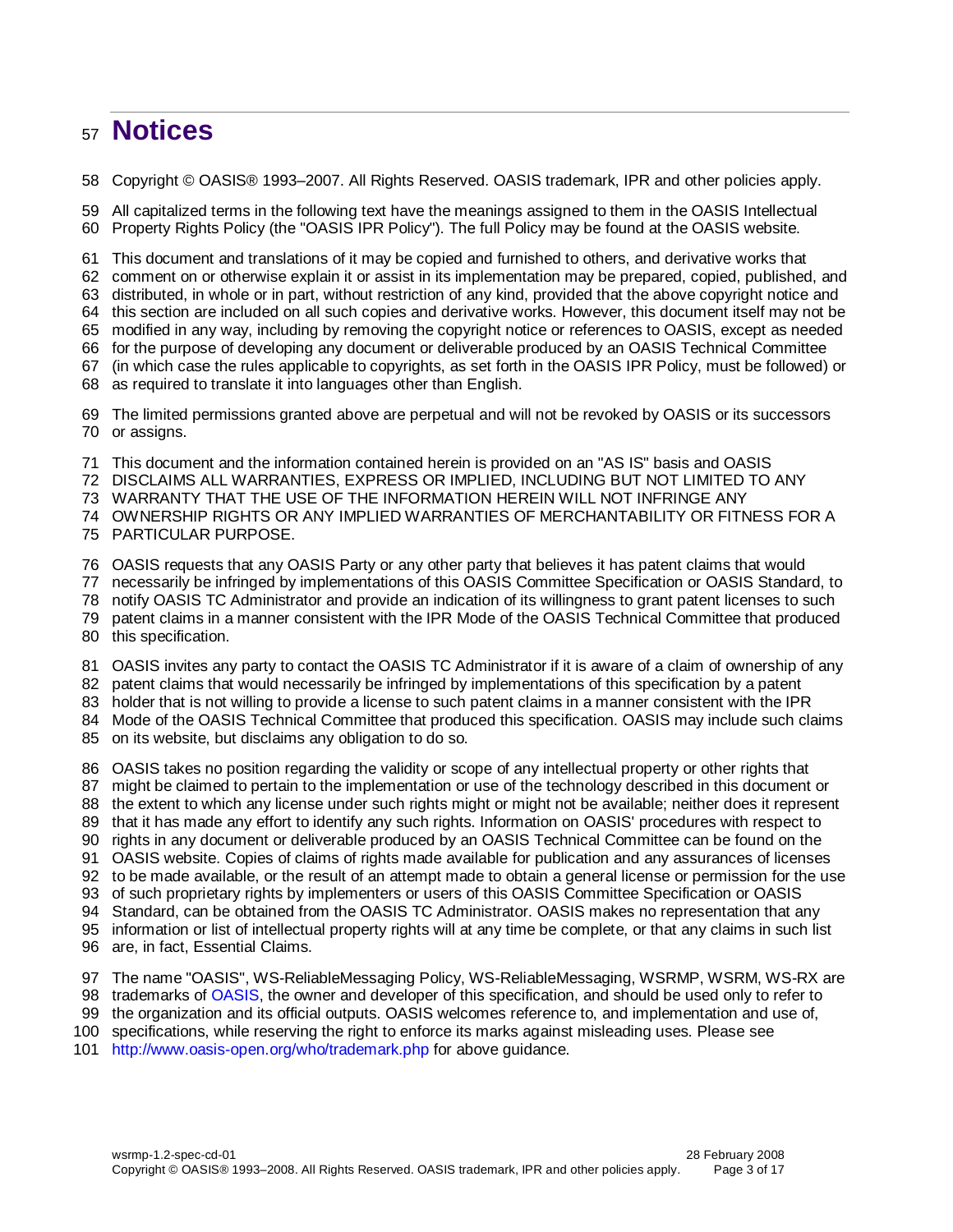# 102 Table of Contents

| 103 1 |  |
|-------|--|
| 104   |  |
| 105   |  |
| 106   |  |
| 107   |  |
| 108   |  |
| 109 2 |  |
| 110   |  |
| 111   |  |
| 112   |  |
| 113   |  |
| 114   |  |
| 115 3 |  |
| 116   |  |
| 117   |  |
| 118   |  |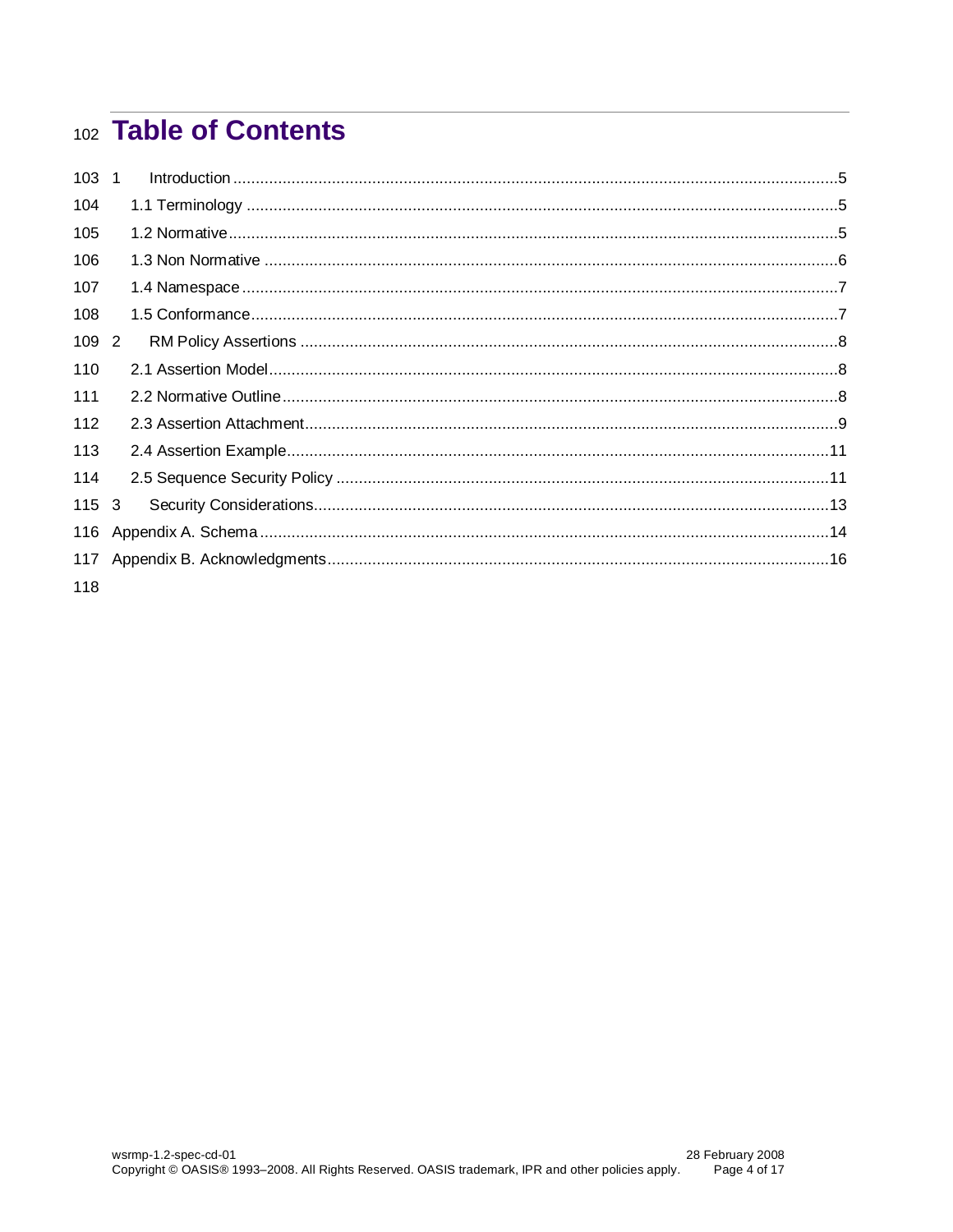# <span id="page-4-1"></span>**1 Introduction**

This specification defines a domain-specific policy assertion for reliable messaging for use with WS-Policy

and WS-ReliableMessaging.

# <span id="page-4-2"></span>**1.1 Terminology**

 The keywords "MUST", "MUST NOT", "REQUIRED", "SHALL", "SHALL NOT", "SHOULD", "SHOULD NOT", "RECOMMENDED", "MAY", and "OPTIONAL" in this document are to be interpreted as described in RFC 2119 [\[KEYWORDS\]](#page-4-4).

- This specification uses the following syntax to define normative outlines for messages:
- 127 The syntax appears as an XML instance, but values in italics indicate data types instead of values.
- 128 Characters are appended to elements and attributes to indicate cardinality:
- o "?" (0 or 1)
- **o** "\*" (0 or more)
- 131  $\circ$  "+" (1 or more)
- 132 The character "|" is used to indicate a choice between alternatives.
- 133 The characters "[" and "]" are used to indicate that contained items are to be treated as a group 134 with respect to cardinality or choice.
- 135 An ellipsis (i.e. "...") indicates a point of extensibility that allows other child, or attribute, content. Additional children and/or attributes MAY be added at the indicated extension points but MUST NOT contradict the semantics of the parent and/or owner, respectively. If an extension is not 138 recognized it SHOULD be ignored.
- 139 XML namespace prefixes (see section [1.4\)](#page-6-0) are used to indicate the namespace of the element being defined.

 Elements and Attributes defined by this specification are referred to in the text of this document using XPath 1.0 [\[XPATH 1.0\]](#page-5-6) expressions. Extensibility points are referred to using an extended version of this syntax:

- 144 An element extensibility point is referred to using  $\{\text{any}\}$  in place of the element name. This indicates that any element name can be used, from any namespace other than the wsrm: namespace.
- 147 An attribute extensibility point is referred to using @{any} in place of the attribute name. This indicates that any attribute name can be used, from any namespace other than the wsrm: namespace.

## <span id="page-4-3"></span>**1.2 Normative**

<span id="page-4-4"></span><span id="page-4-0"></span>

| 151<br>152<br>153 | [KEYWORDS]        | S. Bradner, "Key words for use in RFCs to Indicate Requirement Levels," RFC<br>2119, Harvard University, March 1997.<br>http://www.ietf.org/rfc/rfc2119.txt |
|-------------------|-------------------|-------------------------------------------------------------------------------------------------------------------------------------------------------------|
| 154<br>155        | <b>ISOAP 1.11</b> | W3C Note, "SOAP: Simple Object Access Protocol 1.1" 08 May 2000.<br>http://www.w3.org/TR/2000/NOTE-SOAP-20000508/                                           |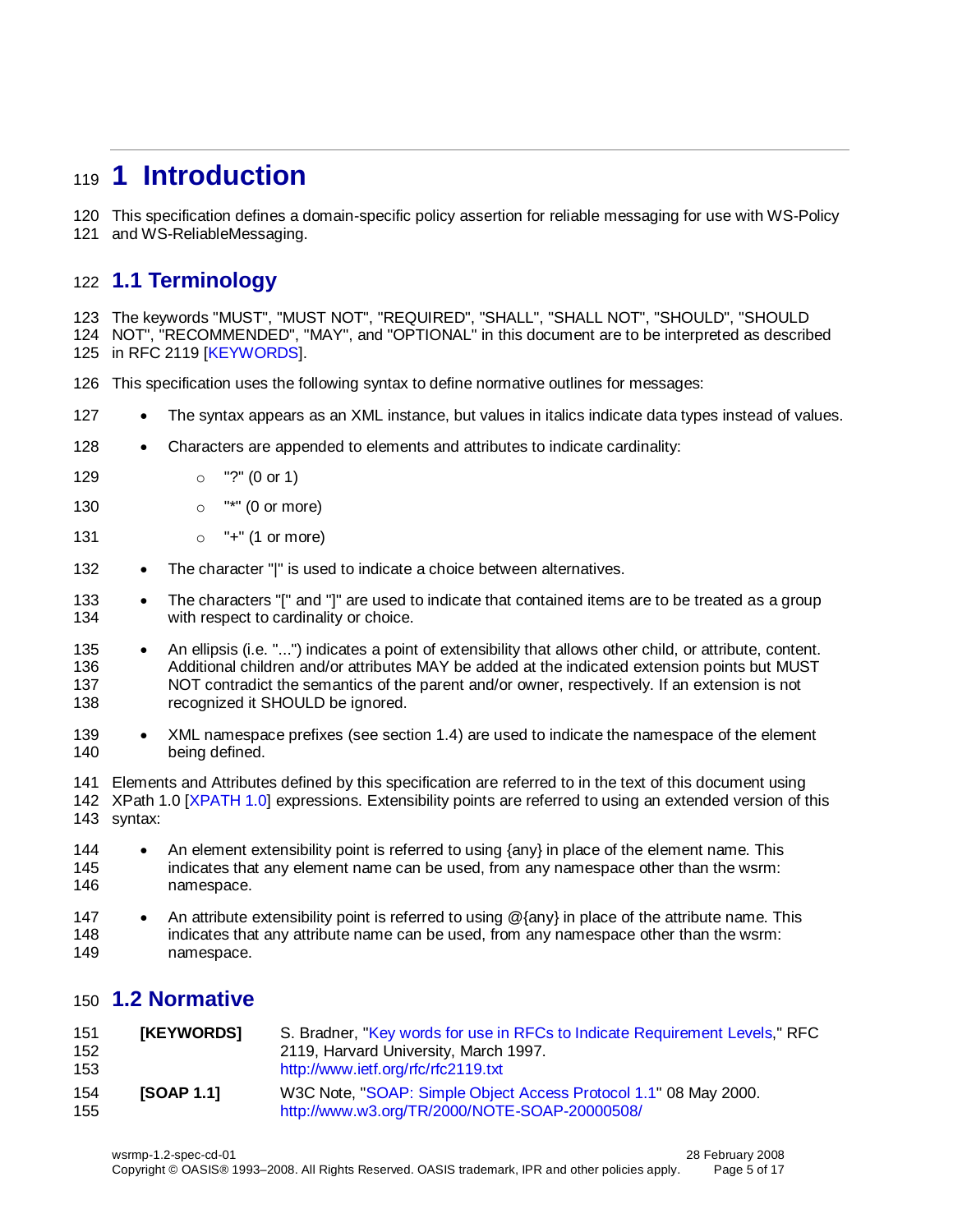<span id="page-5-4"></span><span id="page-5-3"></span><span id="page-5-2"></span><span id="page-5-0"></span>

| 156<br>157<br>158        | [SOAP 1.2]         | W3C Recommendation, "SOAP Version 1.2 Part 1: Messaging Framework" June<br>2003.<br>http://www.w3.org/TR/2003/REC-soap12-part1-20030624/                                                              |
|--------------------------|--------------------|-------------------------------------------------------------------------------------------------------------------------------------------------------------------------------------------------------|
| 159<br>160<br>161<br>162 | [URI]              | T. Berners-Lee, R. Fielding, L. Masinter, "Uniform Resource Identifiers (URI):<br>Generic Syntax," RFC 3986, MIT/LCS, U.C. Irvine, Xerox Corporation, January<br>2005.<br>http://ietf.org/rfc/rfc3986 |
| 163<br>164<br>165        | [WS-RM]            | <b>OASIS WS-RX Technical Committee Draft, "Web Services Reliable Messaging</b><br>(WS-ReliableMessaging)," February 2008.<br>http://docs.oasis-open.org/ws-rx/wsrm/v1.2/wsrm.pdf                      |
| 166<br>167               | [WSDL 1.1]         | W3C Note, "Web Services Description Language (WSDL 1.1)," 15 March 2001.<br>http://www.w3.org/TR/2001/NOTE-wsdl-20010315                                                                              |
| 168<br>169<br>170        | [XML]              | W3C Recommendation, "Extensible Markup Language (XML) 1.0 (Fourth<br>Edition)", September 2006.<br>http://www.w3.org/TR/REC-xml/                                                                      |
| 171<br>172               | $[XML-ns]$         | W3C Recommendation, "Namespaces in XML," 14 January 1999.<br>http://www.w3.org/TR/1999/REC-xml-names-19990114/                                                                                        |
| 173<br>174               | [XML-Schema Part1] | W3C Recommendation, "XML Schema Part 1: Structures," October 2004.<br>http://www.w3.org/TR/xmlschema-1/                                                                                               |
| 175<br>176               | [XML-Schema Part2] | W3C Recommendation, "XML Schema Part 2: Datatypes," October 2004.<br>http://www.w3.org/TR/xmlschema-2/                                                                                                |
| 177<br>178<br>179        | [XPATH 1.0]        | W3C Recommendation, "XML Path Language (XPath) Version 1.0," 16 November<br>1999.<br>http://www.w3.org/TR/xpath                                                                                       |

# <span id="page-5-10"></span><span id="page-5-9"></span><span id="page-5-7"></span><span id="page-5-6"></span><span id="page-5-5"></span>**1.3 Non Normative**

<span id="page-5-13"></span><span id="page-5-12"></span><span id="page-5-11"></span><span id="page-5-8"></span><span id="page-5-1"></span>

| 181<br>182<br>183               | [RDDL 2.0]       | Jonathan Borden, Tim Bray, eds. "Resource Directory Description Language<br>(RDDL) 2.0," January 2004<br>http://www.openhealth.org/RDDL/20040118/rddl-20040118.html                                                                                                                           |
|---------------------------------|------------------|-----------------------------------------------------------------------------------------------------------------------------------------------------------------------------------------------------------------------------------------------------------------------------------------------|
| 184<br>185                      | [SecurityPolicy] | OASIS WS-SX Technical Committee Editor Draft, "WS-Security Policy 1.3"<br>http://docs.oasis-open.org/ws-sx/ws-securitypolicy/200802                                                                                                                                                           |
| 186<br>187<br>188               | [WS-Policy]      | W3C Recommendation, "Web Services Policy 1.5 - Framework," September<br>2007.<br>http://www.w3.org/TR/2007/REC-ws-policy-20070904                                                                                                                                                             |
| 189<br>190<br>191               |                  | [WS-PolicyAttachment] W3C Recommendation, "Web Services Policy 1.5 - Attachment,"<br>September 2007.<br>http://www.w3.org/TR/2007/REC-ws-policy-attach-20070904                                                                                                                               |
| 192<br>193<br>194<br>195<br>196 | [WS-Security]    | Anthony Nadalin, Chris Kaler, Phillip Hallam-Baker, Ronald Monzillo, eds. "OASIS"<br>Web Services Security: SOAP Message Security 1.0 (WS-Security 2004)",<br>OASIS Standard 200401, March 2004.<br>http://docs.oasis-open.org/wss/2004/01/oasis-200401-wss-soap-message-<br>security-1.0.pdf |
| 197<br>198<br>199<br>200<br>201 |                  | Anthony Nadalin, Chris Kaler, Phillip Hallam-Baker, Ronald Monzillo, eds. "OASIS"<br>Web Services Security: SOAP Message Security 1.1 (WS-Security 2004)", OASIS<br>Standard 200602, February 2006.<br>http://docs.oasis-open.org/wss/v1.1/wss-v1.1-spec-os-SOAPMessageSecurity.pdf           |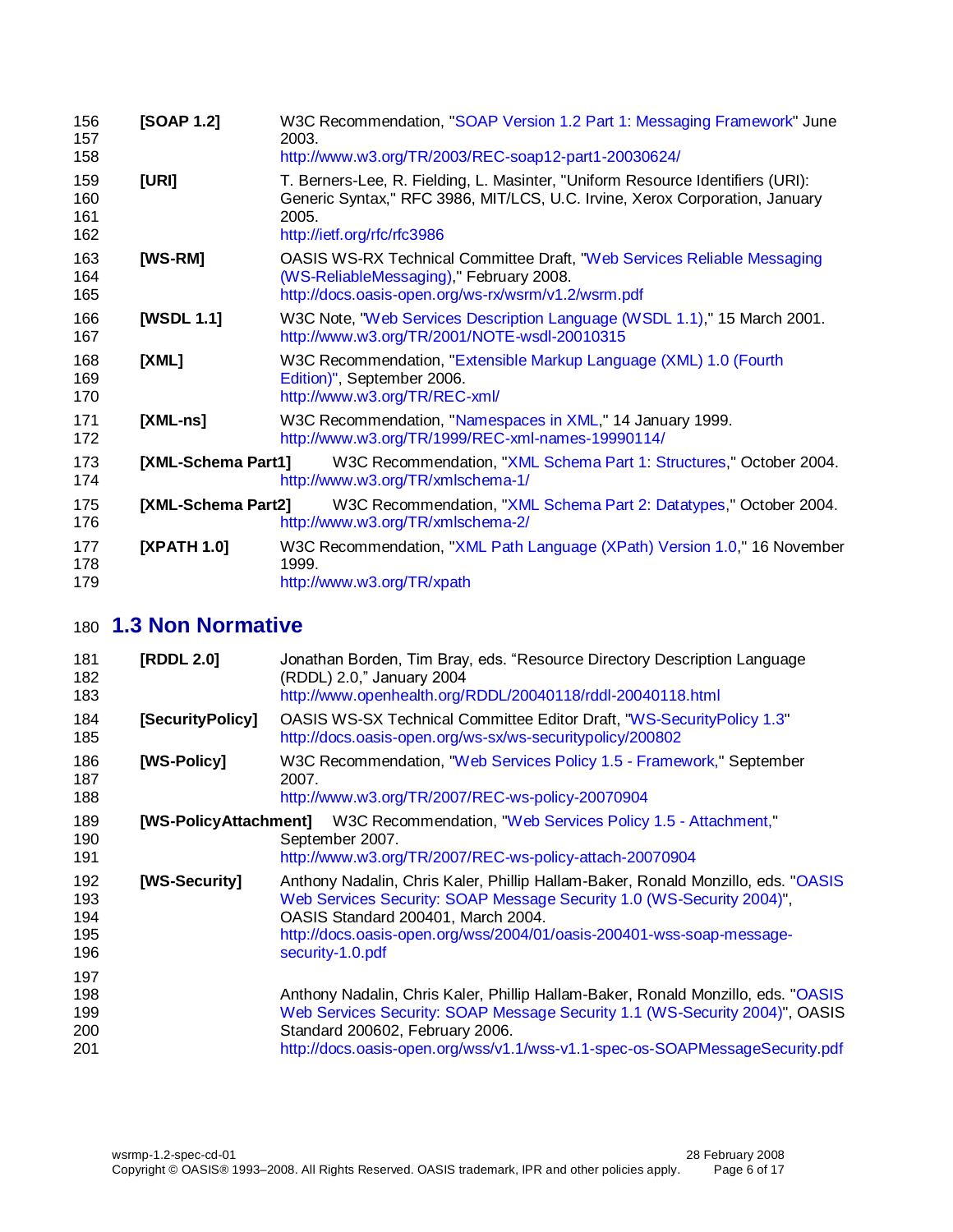### <span id="page-6-0"></span>**1.4 Namespace**

203 The XML namespace [\[XML-ns\]](#page-5-7) URI that MUST be used by implementations of this specification is:

<http://docs.oasis-open.org/ws-rx/wsrmp/200702>

 Dereferencing the above URI will produce the Resource Directory Description Language [\[RDDL 2.0\]](#page-5-8) document that describes this namespace.

 Table 1 lists the XML namespaces that are used in this specification. The choice of any namespace prefix is arbitrary and not semantically significant.

Table 1

| <b>Prefix</b> | <b>Namespace</b>                                                                       | <b>Specification</b>              |
|---------------|----------------------------------------------------------------------------------------|-----------------------------------|
| wsdl          | http://schemas.xmlsoap.org/wsdl/                                                       | <b>IWSDL 1.1</b>                  |
| wsp           | http://www.w3.org/ns/ws-policy                                                         | WS-Policy 1.5                     |
| wsrmp         | http://docs.oasis-open.org/ws-rx/wsrmp/200702                                          | This specification.               |
| wsu           | http://docs.oasis-open.org/wss/2004/01/oasis-200401-<br>wss-wssecurity-utility-1.0.xsd | <b>WS-Security-Utility Schema</b> |

 The normative schema for WS-ReliableMessaging can be found linked from the namespace document that is located at the namespace URI specified above.

All sections explicitly noted as examples are informational and are not to be considered normative.

### <span id="page-6-1"></span>**1.5 Conformance**

An implementation is not compliant with this specification if it fails to satisfy one or more of the MUST or

REQUIRED level requirements defined herein. A SOAP Node MUST NOT use the XML namespace

 identifier for this specification (listed in section [1.4\)](#page-6-0) within SOAP Envelopes unless it is compliant with this specification.

Normative text within this specification takes precedence over normative outlines, which in turn take

precedence over the XML Schema [\[XML-Schema Part1,](#page-5-9) [XML-Schema Part2\]](#page-5-10) descriptions.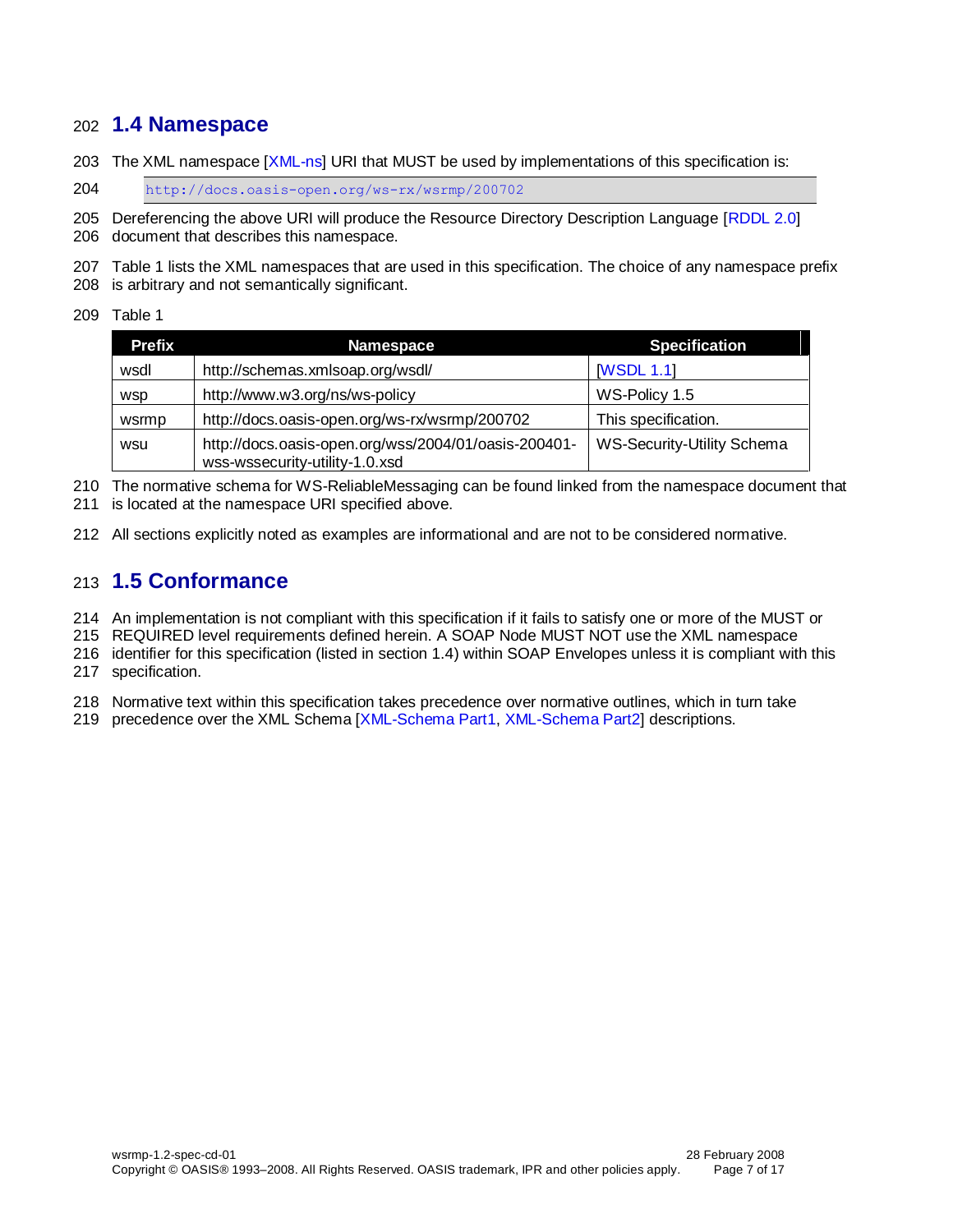# <span id="page-7-0"></span>**2 RM Policy Assertions**

WS-Policy Framework and WS-Policy Attachment [\[WS-PolicyAttachment\]](#page-5-11) collectively define a framework,

model and grammar for expressing the requirements, and general characteristics of entities in an XML

Web services-based system. To enable an RM Destination and an RM Source to describe their

requirements for a given Sequence, this specification defines a single RM policy assertion that leverages

the WS-Policy framework.

### <span id="page-7-1"></span>**2.1 Assertion Model**

The RM policy assertion indicates that the RM Source and RM Destination MUST use WS-

ReliableMessaging to ensure reliable delivery of messages. Specifically, the WS-ReliableMessaging

- protocol determines invariants maintained by the reliable messaging endpoints and the directives used to
- track and manage the delivery of a Sequence of messages.

### <span id="page-7-2"></span>**2.2 Normative Outline**

232 The normative outline for the RM assertion is:

```
233 <wsrmp:RMAssertion [wsp:Optional="true"]? ... ><br>234 <wsp:Policy>
234 <wsp:Policy>
                 [ <wsrmp:SequenceSTR/> |
236 <wsrmp:SequenceTransportSecurity/> ] ?
237 <wsrmp:DeliveryAssurance><br>238 <wsp:Policy>
                   <wsp:Policy>
239 [ <wsrmp:ExactlyOnce/> |
240 <wsrmp:AtLeastOnce/> |
241 \leq \leq \leq \leq \leq \leq \leq \leq \leq \leq \leq \leq \leq \leq \leq \leq \leq \leq \leq \leq \leq \leq \leq \leq \leq \leq \leq \leq \leq \leq \leq \leq \leq \leq \leq \leq \242 <wsrmp:InOrder/>?<br>243 </wsp:Policy>
                   </wsp:Policy>
244 </wsrmp:DeliveryAssurance> ?<br>245 </wsp:Policy>
              </wsp:Policy>
246
247 </wsrmp:RMAssertion>
```
- 248 The following describes the content model of the RMAssertion element.
- /wsrmp:RMAssertion
- A policy assertion that specifies that WS-ReliableMessaging protocol MUST be used when sending messages.
- /wsrmp:RMAssertion/@wsp:Optional="true"
- Per WS-Policy, this is compact notation for two policy alternatives, one with and one without the
- assertion. The intuition is that the behavior indicated by the assertion is optional, or in this case,
- that WS-ReliableMessaging MAY be used.
- /wsrmp:RMAssertion/wsp:Policy
- This required element allows for the inclusion of nested policy assertions.
- /wsrmp:RMAssertion/wsp:Policy/wsrmp:SequenceSTR
- When present, this assertion defines the requirement that an RM Sequence MUST be bound to an
- explicit token that is referenced from a wsse:SecurityTokenReference in the
- CreateSequence message. See section [2.5.1.](#page-10-2)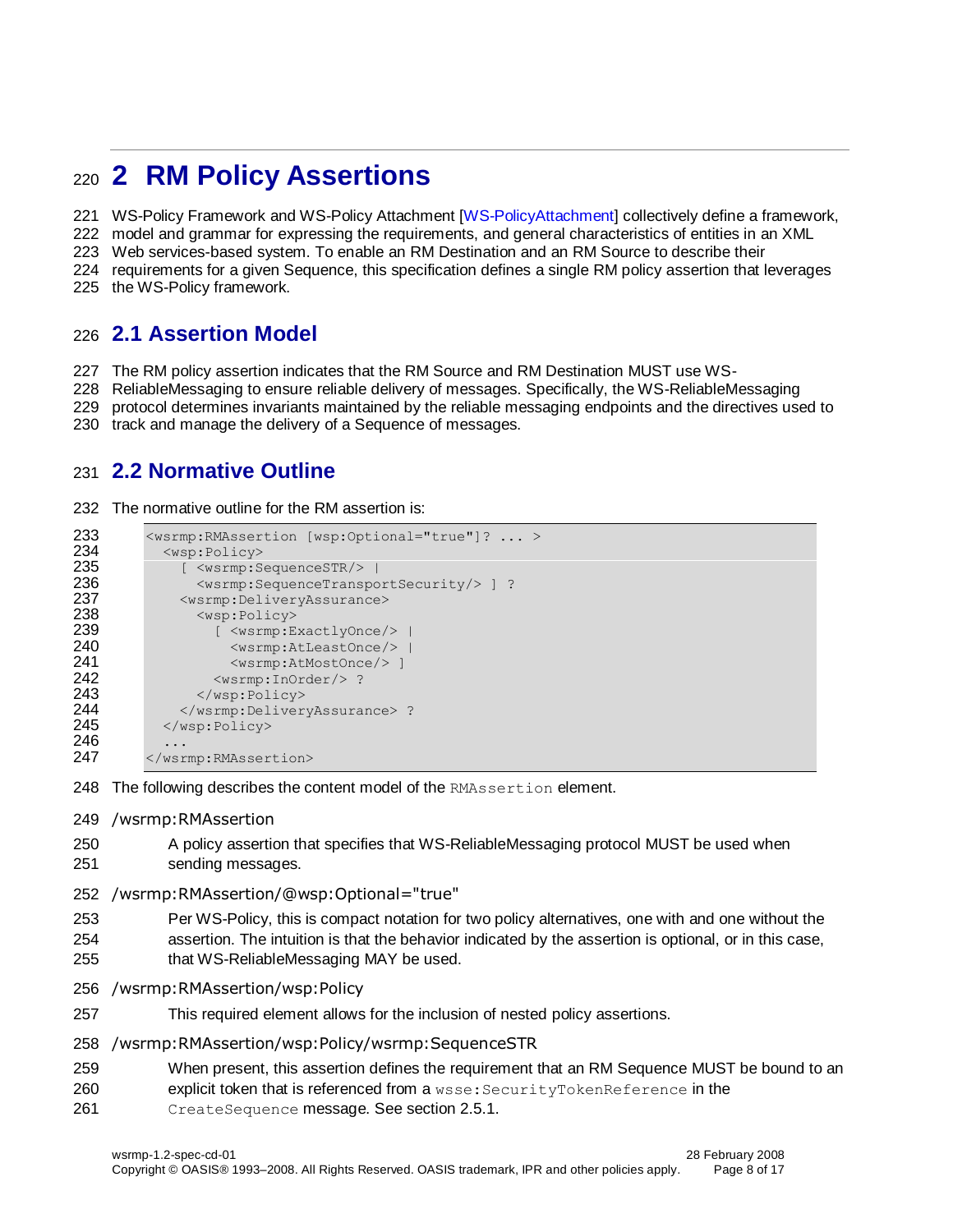#### /wsrmp:RMAssertion/wsp:Policy/wsrmp:SequenceTransportSecurity

- When present, this assertion defines the requirement that an RM Sequence MUST be bound to
- 264 the session(s) of the underlying transport-level protocol used to carry the CreateSequence and
- CreateSequenceResponse message. When present, this assertion MUST be used in
- 266 conjunction with the sp: TransportBinding assertion, see section [2.5.2.](#page-11-0)

#### /wsrmp:RMAssertion/wsp:Policy/wsrmp:DeliveryAssurance

- This expression, which may be omitted, describes the message delivery quality of service between
- the RM and application layer. When used by an RM Destination it expresses the delivery
- assurance in effect between the RM Destination and its corresponding application destination, and 271 it also indicates requirements on any RM Source that transmits messages to this RM destination.
- Conversely when used by an RM Source it expresses the delivery assurance in effect between the
- RM Source and its corresponding application source, as well as indicating requirements on any
- RM Destination that receives messages from this RM Source. In either case the delivery
- assurance does not affect the messages transmitted on the wire. Absence of this expression from 276 a wsrmp: RMAssertion policy assertion simply means that the endpoint has chosen not to
- advertise its delivery assurance characteristics.
- Note that when there are multiple policy alternatives of the RM Assertion, the Delivery Assurance on each MUST NOT conflict.
- /wsrmp:RMAssertion/wsp:Policy/wsrmp:DeliveryAssurance/wsp:Policy
- This required element identifies additional requirements for the use of the
- wsrmp:DeliveryAssurance.
- /wsrmp:RMAssertion/wsp:Policy/wsrmp:DeliveryAssurance/wsp:Policy/wsrmp:ExactlyOnce
- This expresses the ExactlyOnce Delivery Assurance defined in [\[WS-RM\]](#page-5-0).
- /wsrmp:RMAssertion/wsp:Policy/wsrmp:DeliveryAssurance/wsp:Policy/wsrmp:AtLeastOnce
- 286 This expresses the AtLeastOnce Delivery Assurance defined in [\[WS-RM\]](#page-5-0).
- /wsrmp:RMAssertion/wsp:Policy/wsrmp:DeliveryAssurance/wsp:Policy/wsrmp:AtMostOnce
- This expresses the AtMostOnce Delivery Assurance defined in [\[WS-RM\]](#page-5-0).

### /wsrmp:RMAssertion/wsp:Policy/wsrmp:DeliveryAssurance/wsp:Policy/wsrmp:InOrder

- 290 This expresses the InOrder Delivery Assurance defined in [\[WS-RM\]](#page-5-0).
- /wsrmp:RMAssertion/{any}
- This is an extensibility mechanism to allow different (extensible) types of information, based on a schema, to be passed.
- /wsrmp:RMAssertion/@{any}
- This is an extensibility mechanism to allow different (extensible) types of information, based on a schema, to be passed.

## <span id="page-8-0"></span>**2.3 Assertion Attachment**

- The RM policy assertion is allowed to have the following Policy Subjects [\[WS-PolicyAttachment\]](#page-5-11):
- 299 Endpoint Policy Subject
- 300 Message Policy Subject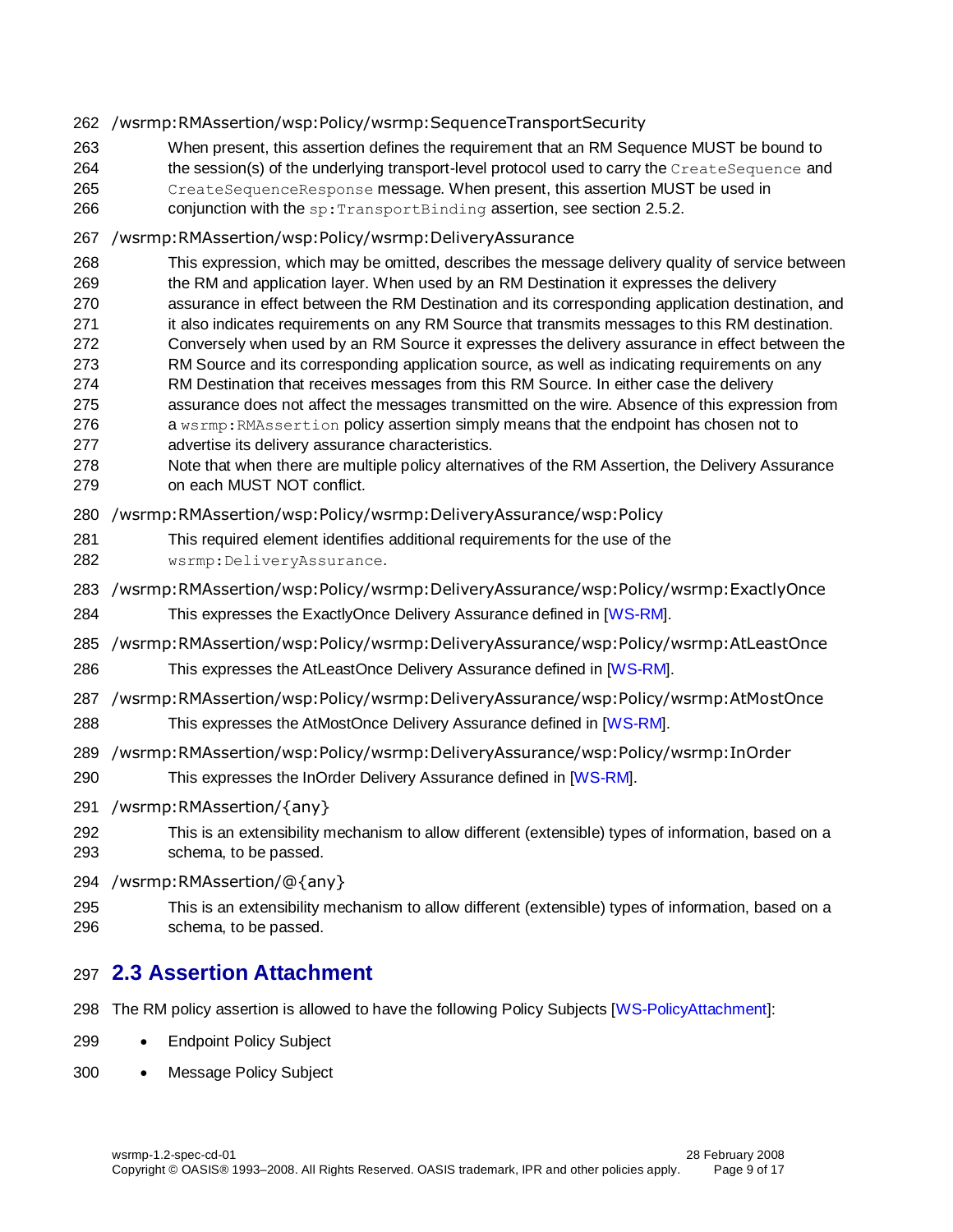- WS-PolicyAttachment defines a set of WSDL/1.1 policy attachment points for each of the above Policy
- Subjects. Since an RM policy assertion specifies a concrete behavior, it MUST NOT be attached to the abstract WSDL policy attachment points.

 The following is the list of WSDL/1.1 elements whose scope contains the Policy Subjects allowed for an RM policy assertion but which MUST NOT have RM policy assertions attached:

- wsdl:message
- wsdl:portType/wsdl:operation/wsdl:input
- wsdl:portType/wsdl:operation/wsdl:output
- wsdl:portType/wsdl:operation/wsdl:fault
- 310 · wsdl:portType

 The following is the list of WSDL/1.1 elements whose scope contains the Policy Subjects allowed for an RM policy assertion and which MAY have RM policy assertions attached:

- wsdl:port
- wsdl:binding
- wsdl:binding/wsdl:operation/wsdl:input
- wsdl:binding/wsdl:operation/wsdl:output
- wsdl:binding/wsdl:operation/wsdl:fault
- If an RM policy assertion is attached to any of:
- wsdl:binding/wsdl:operation/wsdl:input
- wsdl:binding/wsdl:operation/wsdl:output
- 321 wsdl:binding/wsdl:operation/wsdl:fault

322 then an RM policy assertion, specifying wsp: Optional="true" MUST be attached to the corresponding 323 wsdl:binding or wsdl:port, indicating that the endpoint supports WS-RM. Any messages, regardless of whether they have an attached Message Policy Subject RM policy assertion, MAY be sent to that endpoint using WS-RM. Additionally, the receiving endpoint MUST NOT reject any message belonging to a Sequence, simply because there was no Message Policy Subject RM policy assertion attached to that message. There might be certain RM implementations that are incapable of applying RM Quality of Service (QoS) semantics on a per-message basis. In order to ensure the broadest interoperability, when an endpoint decorates its WSDL with RM policy assertions using Message Policy Subject, it MUST also be prepared to accept that all messages sent to that endpoint might be sent within the context of an RM Sequence, regardless of whether the corresponding wsdl:input, wsdl:output or wsdl:fault had an attached RM policy assertion.

 Rather than turn away messages that were unnecessarily sent with RM semantics, the receiving endpoint described by the WSDL MUST accept these messages.

335 By attaching an RM policy assertion that specifies wsp: Optional="true" to the corresponding endpoint that has attached RM policy assertions at the Message Policy Subject level, the endpoint is describing the above constraint in policy.

 In the case where an optional RM Assertion applies to an output message, there is no requirement on the client to support an RM Destination implementation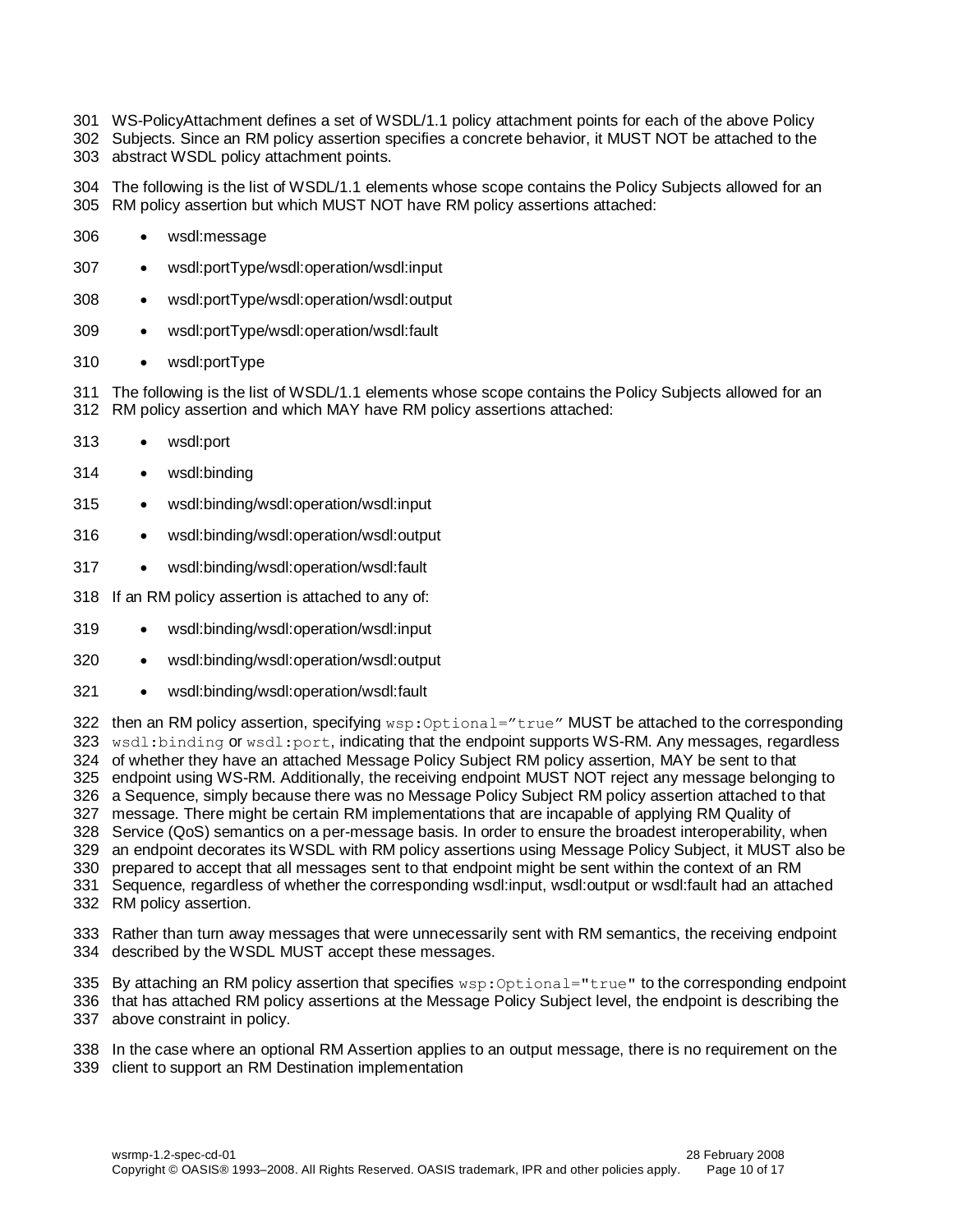### <span id="page-10-0"></span>**2.4 Assertion Example**

Table 2 lists an example use of the RM policy assertion.

#### Table 2: Example policy with RM policy assertion

```
343 (01)<wsdl:definitions
344 (02) targetNamespace="example.com"<br>345 (03) xmlns:tns="example.com"
          345 (03) xmlns:tns="example.com"
346 (04) xmlns:wsdl="http://schemas.xmlsoap.org/wsdl/"
347 (05) xmlns:wsp="http://www.w3.org/ns/ws-policy"
348 (06) xmlns:wsrmp="http://docs.oasis-open.org/ws-rx/wsrmp/200702"
349 (07) xmlns:wsu="http://docs.oasis-open.org/wss/2004/01/oasis-200401-wss-<br>350 wasequity-utilityity-1 0 xsd"350 wssecurity-utility-1.0.xsd">
351 (08)<br>352 (09)
          352 (09) <wsp:UsingPolicy wsdl:required="true" />
353 (10)
354 (11) <wsp:Policy wsu:Id="MyPolicy" ><br>355 (12) <wsrmp:RMAssertion>
          (12) <wsrmp: RMAssertion>
356 (13) <wsp:Policy/>
357 (14) </wsrmp:RMAssertion><br>358 (15) <!-- omitted asserti
          (15) < !-- omitted assertions -->
359 (16) </wsp:Policy><br>360 (17)
          (17)361 (18) \langle --- omitted elements --><br>362 (19)
          (19)363 (20) <wsdl:binding name="MyBinding" type="tns:MyPortType" >
364 (21) \langle \text{wsp:PolicyReference URL} = \text{WNP} /><br>365 (22) \langle \text{!-- omitted elements --} \rangle(22) <!-- omitted elements -->
366 (23) </wsdl:binding>
367 (24)<br>368 (25)
          368 (25)</wsdl:definitions>
```
Line (09) in Table 2 indicates that WS-Policy is in use as a required extension.

 Lines (11-16) are a policy expression that includes a RM policy assertion (lines 12-14) to indicate that WS-ReliableMessaging must be used.

Lines (20-23) are a WSDL binding. Line (21) indicates that the policy in lines (11-16) applies to this

 binding, specifically indicating that WS-ReliableMessaging must be used over all the messages in the binding.

### <span id="page-10-1"></span>**2.5 Sequence Security Policy**

WS-SecurityPolicy [\[SecurityPolicy\]](#page-5-12) provides a framework and grammar for expressing the security

 requirements and characteristics of entities in a XML web services based system. The following assertions MAY be used in conjunction with WS-SecurityPolicy to express additional security requirements particular

to RM Sequences.

### <span id="page-10-2"></span>**2.5.1 RM Assertion with Sequence STR Assertion**

This version of the RM assertion includes the requirement that an RM Sequence MUST be bound to an

 explicit token that is referenced from a wsse:SecurityTokenReference in the CreateSequence message.

 This assertion MUST apply to [Endpoint Policy Subject]. The normative outline for this form of the Sequence STR Assertion is:

<wsrmp:RMAssertion [wsp:Optional="true"]? ...>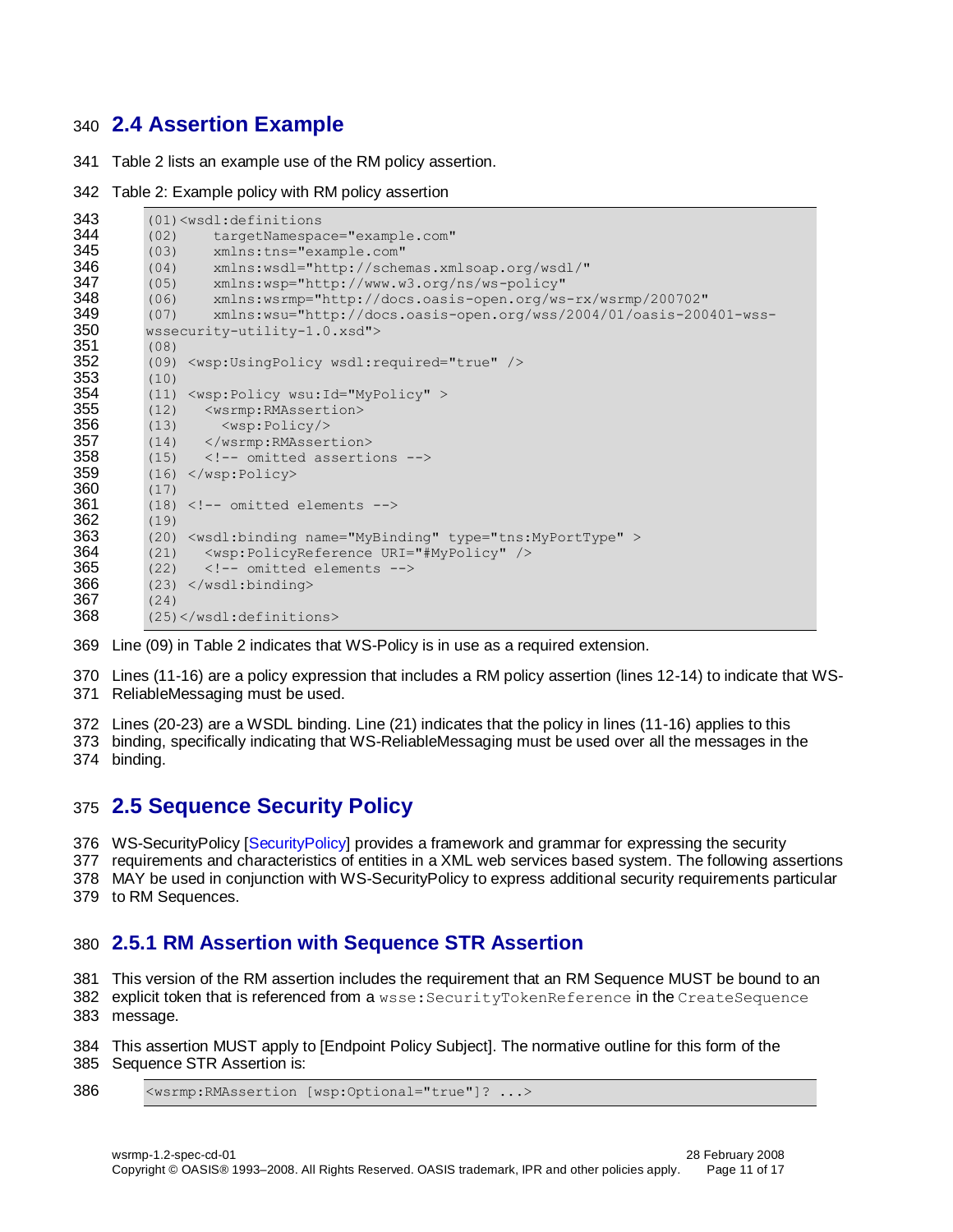| 387 | $<$ wsp:Policy>                         |
|-----|-----------------------------------------|
| 388 | <wsrmp:sequencestr></wsrmp:sequencestr> |
| 389 | $<$ wsp:Policy>                         |
| 390 |                                         |

391 The following describes the content model of the SequenceSTR element.

- /wsrmp:SequenceSTR
- A policy assertion that specifies security requirements which MUST be used with an RM Sequence
- that are particular to WS-RM and beyond what can be expressed in WS-SecurityPolicy.

### <span id="page-11-0"></span>**2.5.2 RM Assertion with Sequence Transport Security Assertion**

This version of the RM assertion includes the requirement that an RM Sequence MUST be bound to the

- session(s) of the underlying transport-level security protocol (e.g. SSL/TLS) used to carry the
- 398 CreateSequence and CreateSequenceResponse messages.
- This assertion MUST apply to [Endpoint Policy Subject]. This assertion MUST be used in conjunction with
- 400 the sp: TransportBinding assertion that requires the use of some transport-level security mechanism
- (e.g. sp:HttpsToken).
- The normative outline for this form of the RM Assertion with the Sequence Transport Security Assertion is:

| 403 | $<$ wsp:Policy>                                                      |  |  |  |
|-----|----------------------------------------------------------------------|--|--|--|
| 404 | <wsp:exactlyone></wsp:exactlyone>                                    |  |  |  |
| 405 | $<$ wsp:All>                                                         |  |  |  |
| 406 | <wsrm:rmassertion [wsp:optional="true" ]=""> &gt;</wsrm:rmassertion> |  |  |  |
| 407 | $<$ wsp:Policy>                                                      |  |  |  |
| 408 | <wsrmp:sequencetransportsecurity></wsrmp:sequencetransportsecurity>  |  |  |  |
| 409 | $\langle$ /wsp:Policy>                                               |  |  |  |
| 410 |                                                                      |  |  |  |
| 411 | $\langle sp:TransportBinding \dots \rangle$                          |  |  |  |
| 412 | $\ddot{\phantom{0}}$ .                                               |  |  |  |
| 413 |                                                                      |  |  |  |
| 414 | $<$ wsp:All>                                                         |  |  |  |
| 415 | <wsp:exactlyone></wsp:exactlyone>                                    |  |  |  |
| 416 | $\langle$ /wsp:Policy>                                               |  |  |  |

- 417 The following describes the content model of the SequenceTransportSecurity element.
- /wsrmp:SequenceTransportSecurity
- A policy assertion that specifies that any Sequences targeted to the indicated endpoint MUST be
- bound to the underlying session(s) of the transport-level security used to carry messages related to the Sequence.
- This form of the RM Assertion says that an endpoint MAY have RM as an option but always requires
- HTTPS to be used. All the SequenceTransportSecurity assertion indicates is that RM's rules for protecting the Sequence over TLS are followed.
-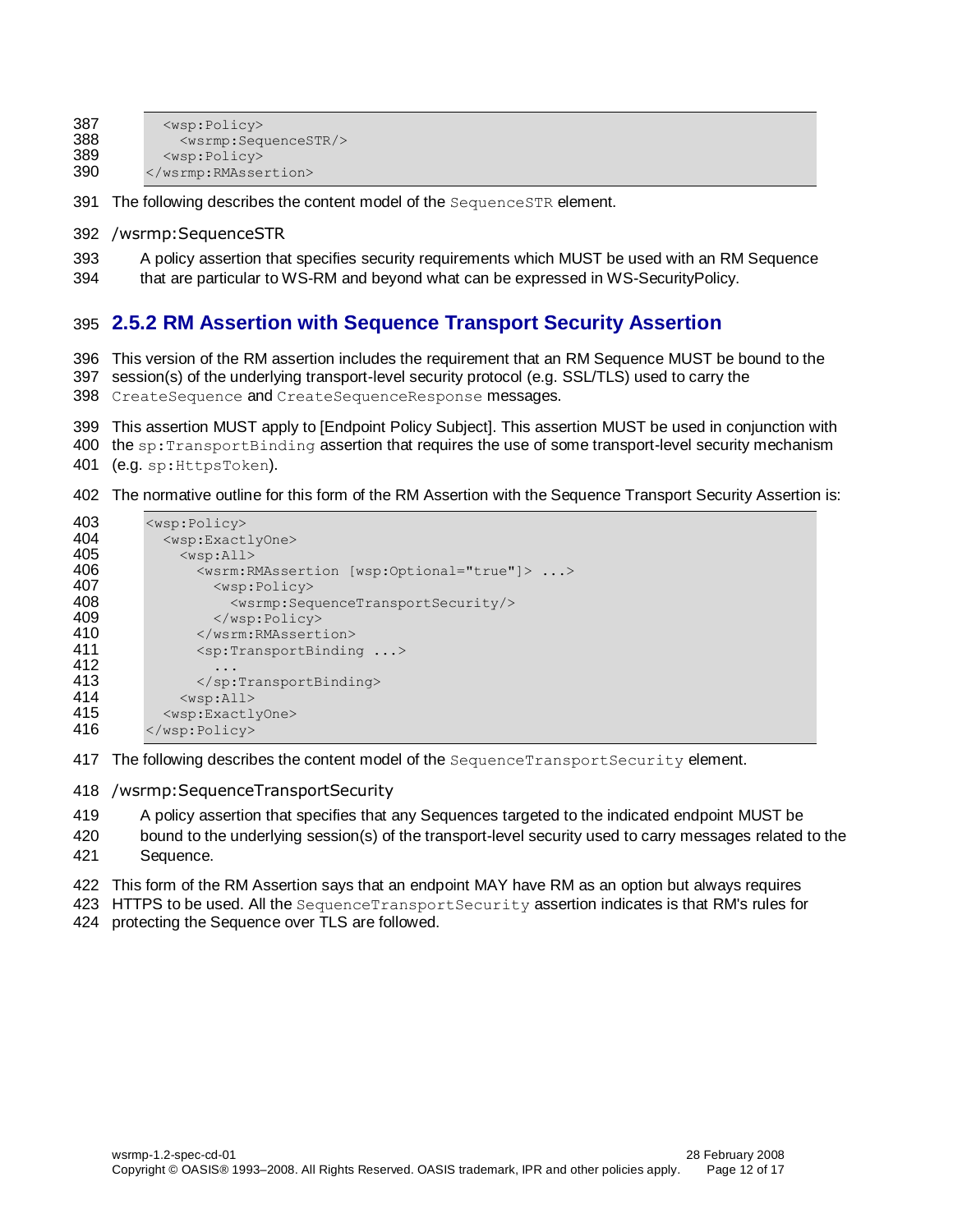# <span id="page-12-0"></span>**3 Security Considerations**

It is strongly RECOMMENDED that policies and assertions be signed to prevent tampering.

It is RECOMMENED that policies SHOULD NOT be accepted unless they are signed and have an

associated security token to specify the signer has proper claims for the given policy. That is, a relying

429 party shouldn't rely on a policy unless the policy is signed and presented with sufficient claims to pass the

relying parties acceptance criteria.

It should be noted that the mechanisms described in this document could be secured as part of a SOAP

432 message using WS-Security [\[WS-Security\]](#page-5-13) or embedded within other objects using object-specific security mechanisms.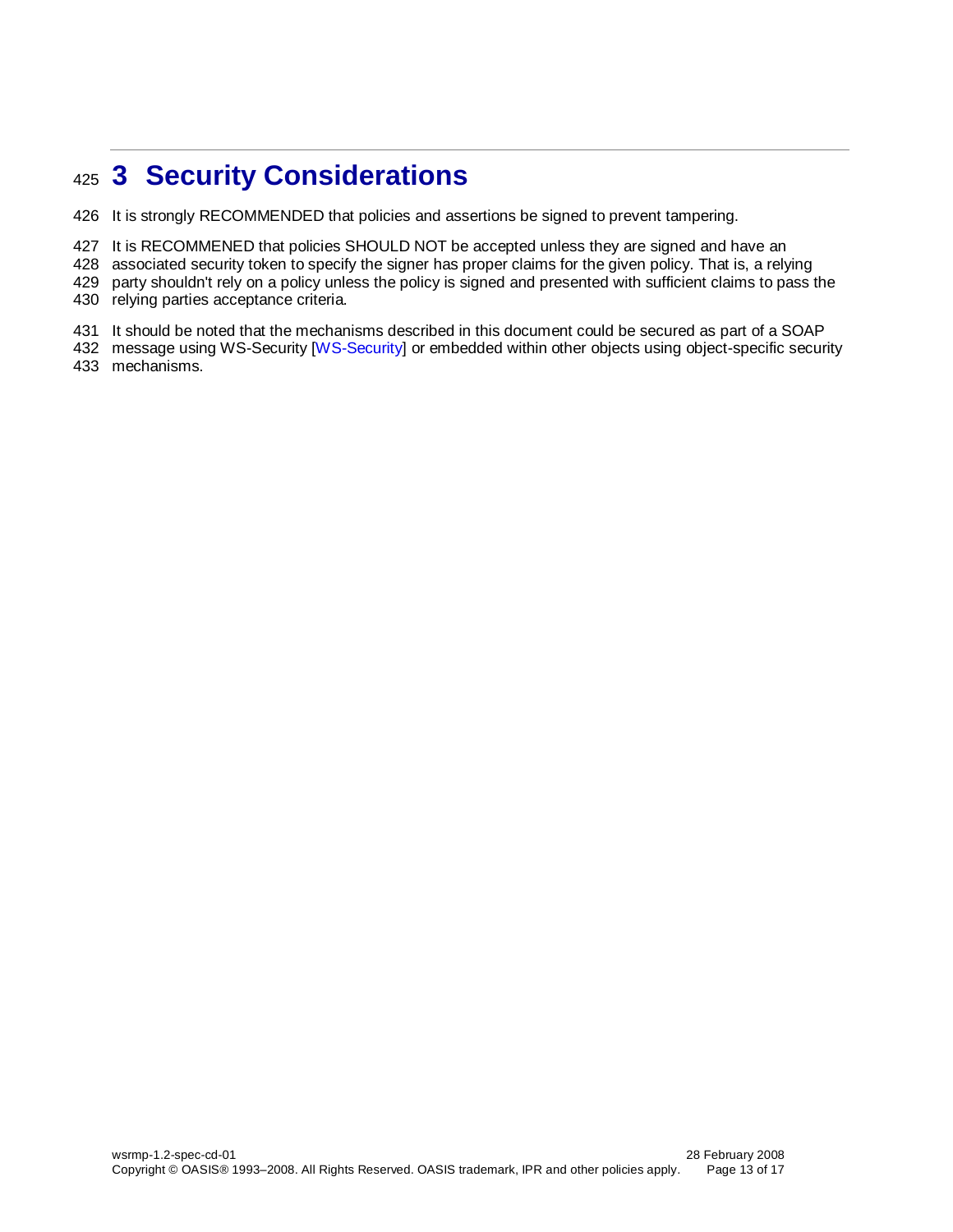# <span id="page-13-0"></span>**Appendix A. Schema**

435 A normative copy of the XML Schema [\[XML-Schema Part1,](#page-5-9) [XML-Schema Part2\]](#page-5-10) description for this 436 specification may be retrieved from the following address:

<http://docs.oasis-open.org/ws-rx/wsrmp/200702/wsrmp-1.1-schema-200702.xsd>

#### The following copy is provided for reference.

| 439 | xml version="1.0" encoding="UTF-8"?                                                          |
|-----|----------------------------------------------------------------------------------------------|
| 440 | <!-- Copyright (C) OASIS (R) 1993-2007. All Rights Reserved.</th>                            |
| 441 | OASIS trademark, IPR and other policies apply.<br>$--&$                                      |
| 442 | <xs:schema <="" th="" xmlns:tns="http://docs.oasis-open.org/ws-rx/wsrmp/200702"></xs:schema> |
| 443 | xmlns:xs="http://www.w3.org/2001/XMLSchema" targetNamespace="http://docs.oasis-              |
| 444 | open.org/ws-rx/wsrmp/200702" elementFormDefault="qualified"                                  |
| 445 | attributeFormDefault="unqualified">                                                          |
| 446 | <xs:element name="RMAssertion"></xs:element>                                                 |
| 447 | <xs:complextype></xs:complextype>                                                            |
| 448 | <xs:sequence></xs:sequence>                                                                  |
| 449 | <xs:any <="" minoccurs="0" namespace="##other" processcontents="lax" th=""></xs:any>         |
| 450 | maxOccurs="unbounded"/>                                                                      |
| 451 | $\langle xs:sequence \rangle$                                                                |
| 452 | <xs:anyattribute namespace="##any" processcontents="lax"></xs:anyattribute>                  |
| 453 |                                                                                              |
| 454 |                                                                                              |
| 455 | <xs:element name="SequenceSTR"></xs:element>                                                 |
| 456 | <xs:complextype></xs:complextype>                                                            |
| 457 | $<$ xs: sequence/>                                                                           |
| 458 | <xs:anyattribute namespace="##any" processcontents="lax"></xs:anyattribute>                  |
| 459 |                                                                                              |
| 460 | $\langle x s : \text{element} \rangle$                                                       |
| 461 | <xs:element name="SequenceTransportSecurity"></xs:element>                                   |
| 462 | <xs:complextype></xs:complextype>                                                            |
| 463 | $<$ xs: sequence/>                                                                           |
| 464 | <xs:anyattribute namespace="##any" processcontents="lax"></xs:anyattribute>                  |
| 465 |                                                                                              |
| 466 | $\langle xs : \text{element} \rangle$                                                        |
| 467 | <xs:element name="DeliveryAssurance"></xs:element>                                           |
| 468 | <xs:complextype></xs:complextype>                                                            |
| 469 | <xs:sequence></xs:sequence>                                                                  |
| 470 | <xs:any <="" minoccurs="0" namespace="##any" processcontents="lax" th=""></xs:any>           |
| 471 | maxOccurs="unbounded"/>                                                                      |
| 472 | $\langle xs:sequence \rangle$                                                                |
| 473 |                                                                                              |
| 474 | $\langle xs : \text{element} \rangle$                                                        |
| 475 | <xs:element name="ExactlyOnce"></xs:element>                                                 |
| 476 | <xs:complextype></xs:complextype>                                                            |
| 477 | $<$ xs: sequence/>                                                                           |
| 478 |                                                                                              |
| 479 | $\langle xs : \text{element} \rangle$                                                        |
| 480 | <xs:element name="AtLeastOnce"></xs:element>                                                 |
| 481 | <xs:complextype></xs:complextype>                                                            |
| 482 | $\langle xs:sequence \rangle$                                                                |
| 483 |                                                                                              |
| 484 | $\langle xs : \text{element} \rangle$                                                        |
| 485 | <xs:element name="AtMostOnce"></xs:element>                                                  |
| 486 | <xs:complextype></xs:complextype>                                                            |
| 487 | $<$ xs: sequence/>                                                                           |
| 488 |                                                                                              |
|     |                                                                                              |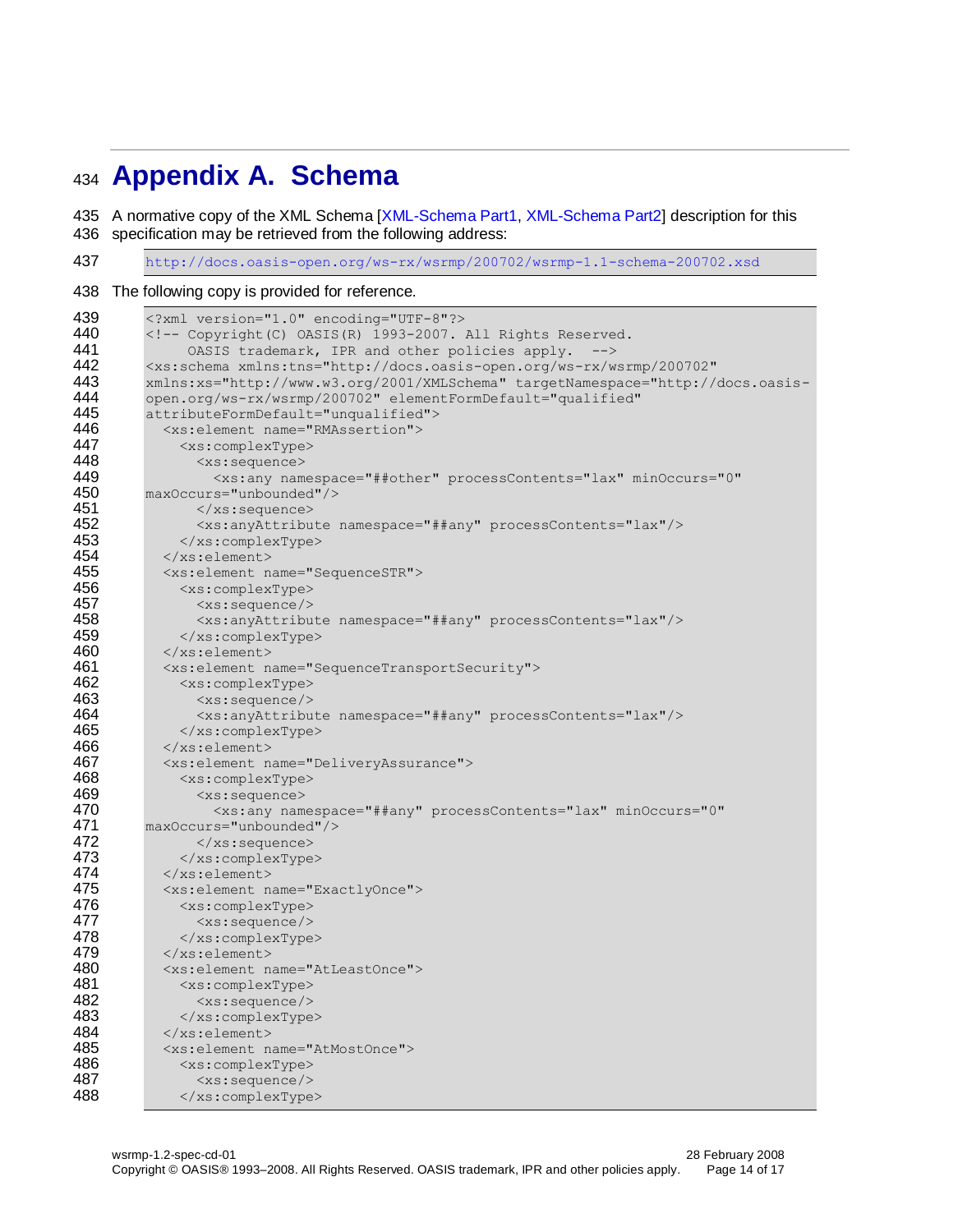| 489 |
|-----|
| 490 |
| 491 |
| 492 |
| 493 |
| 494 |
| 495 |

 $\langle xs:\text{element}\rangle$ 490 <xs:element name="InOrder"> 491 <xs:complexType> 492 <xs:sequence/> 493 </xs:complexType>  $\langle xs:element\rangle$ 495 </xs:schema>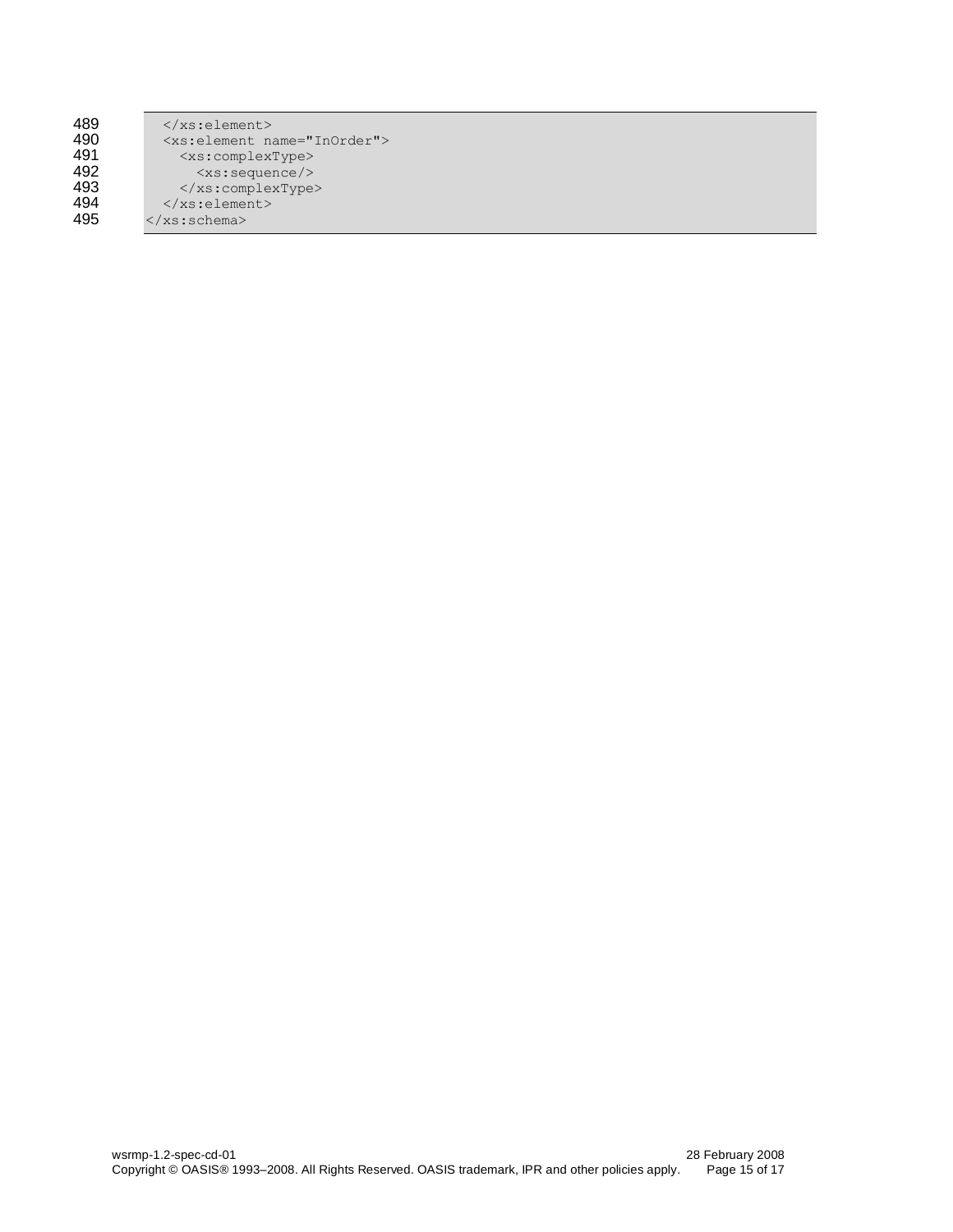# <span id="page-15-0"></span>**Appendix B. Acknowledgments**

 This document is based on initial contribution to OASIS WS-RX Technical Committee by the following authors: Stefan Batres-Editor, Microsoft Ruslan Bilorusets, BEA Don Box, Microsoft Luis Felipe Cabrera, Microsoft Derek Collison, TIBCO Software Donald Ferguson, IBM Christopher Ferris, IBM Tom Freund, IBM Mary Ann Hondo, IBM John Ibbotson, IBM Lei Jin, BEA Chris Kaler, Microsoft David Langworthy, Microsoft Amelia Lewis, TIBCO Software Rodney Limprecht, Microsoft Steve Lucco, Microsoft Don Mullen, TIBCO Software Anthony Nadalin, IBM Mark Nottingham, BEA David Orchard, BEA Shivajee Samdarshi, TIBCO Software John Shewchuk, Microsoft Tony Storey, IBM The following individuals have provided invaluable input into the initial contribution: Keith Ballinger, Microsoft Allen Brown, Microsoft Michael Conner, IBM Francisco Curbera, IBM Steve Graham, IBM Pat Helland, Microsoft Rick Hill, Microsoft Scott Hinkelman, IBM Tim Holloway, IBM Efim Hudis, Microsoft Johannes Klein, Microsoft Frank Leymann, IBM Martin Nally, IBM Peter Niblett, IBM Jeffrey Schlimmer, Microsoft Chris Sharp, IBM James Snell, IBM Keith Stobie, Microsoft Satish Thatte, Microsoft Stephen Todd, IBM Sanjiva Weerawarana, IBM Roger Wolter, Microsoft The following individuals were members of the committee during the development of this specification: Abbie Barbir, Nortel Charlton Barreto, Adobe Stefan Batres, Microsoft Hamid Ben Malek, Fujitsu Andreas Bjarlestam, Ericsson Toufic Boubez, Layer 7 Doug Bunting, Sun Lloyd Burch, Novell Steve Carter, Novell Martin Chapman, Oracle Dave Chappell, Sonic Paul Cotton, Microsoft Glen Daniels, Sonic Doug Davis, IBM Blake Dournaee, Intel Jacques Durand, Fujitsu Colleen Evans, Microsoft Christopher Ferris, IBM Paul Fremantle, WSO2 Robert Freund, Hitachi Peter Furniss, Erebor Marc Goodner, Microsoft Alastair Green, Choreology Mike Grogan, Sun Ondrej Hrebicek, Microsoft Kazunori Iwasa, Fujitsu Chamikara Jayalath, WSO2 Lei Jin, BEA Ian Jones, BTplc Anish Karmarkar, Oracle Paul Knight, Nortel Dan Leshchiner, Tibco Mark Little, JBoss Lily Liu, webMethods Matt Lovett, IBM Ashok Malhotra, Oracle Jonathan Marsh, Microsoft Daniel Millwood, IBM Jeff Mischkinsky, Oracle Nilo Mitra, Ericsson Peter Niblett, IBM Duane Nickull, Adobe Eisaku Nishiyama, Hitachi Dave Orchard, BEA